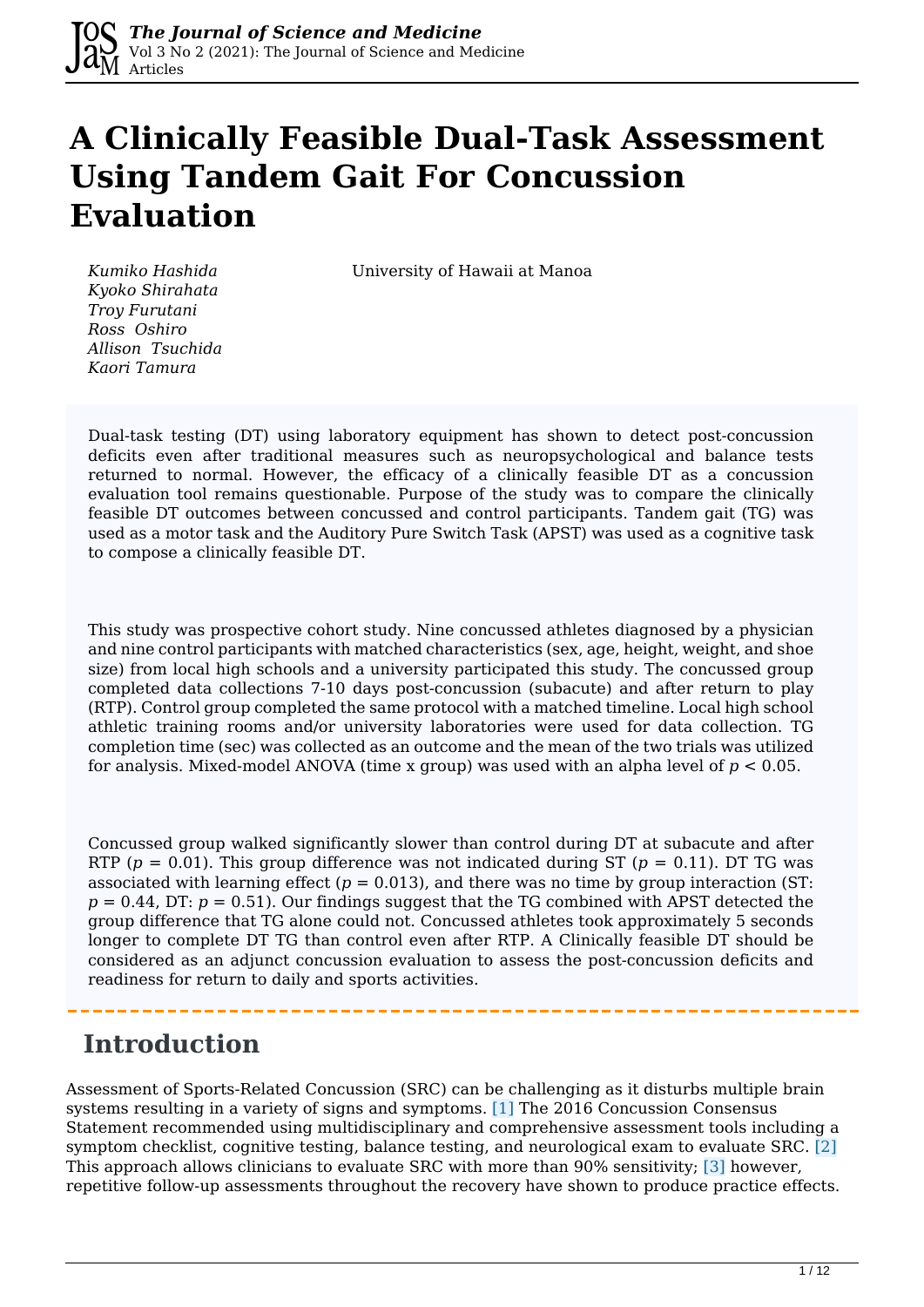[4,5] This poses challenges to clinicians determining whether the improvements were from the recovery itself or adaptations to the testing procedure. Thus, there is a need for the testing battery to assess the readiness to return to daily and sports activities after SRC while minimizing practice effects. In addition, those traditional concussion assessment tools are designed to assess the individual's ability to perform one task at a time known as a Single-Task (ST) which may not fully challenge the complicated neurocognitive functions that are required in daily and sports activities.

Dual-task (DT) is designed to challenge the executive function of the brain, specifically divided attention, and has been used to assess fall risk for the elderly and patients with neurological disease. The executive function is an integrative skill that involves a set of cognitive functions and enables us to process information from multiple cortical sensory systems to produce and adjust behavior. One of the specific examples of executive function is the divided attention which refers to the ability to perform more than one task simultaneously. [6] This skill plays an important role in daily and sports activities such as talking on the phone while grocery shopping or kicking a ball while thinking about the next play. [1] However, there is a limit to the number of tasks one can perform simultaneously due to attentional capacity limits. The capacity-sharing theory describes that the performance of one or both tasks deteriorates when an appropriate amount of attention cannot be allocated to each task as a result of dividing one's attention among multiple tasks beyond one's capacity. [7] Furthermore, evidence suggests that the ability to allocate attention appropriately to perform multiple tasks simultaneously decreases following concussion. [8,9] These deficits persist up to 2 months for adolescents and younger adults specifically. [10,11]

Currently, DT is the closest tool to replicate sports activity where cognitive and balance functions are challenged simultaneously. [3] Assessment of DT may give clinicians further insights regarding readiness for return to sports following SRC. The efficacy of DT to identify post-concussion deficits has been investigated in the gait laboratory setting. The results showed that concussed individuals demonstrated significantly worse gait performance during DT compared to healthy controls. [12,13] Fait et al. reported that decreased gait performance during DT was observed even after concussed athletes were asymptomatic and established normal neuropsychological test scores. [14] This raises questions about the use of symptoms and neuropsychological test as a solo indicator of concussion recovery. Another study by Catena et al. stated that there was no significant ST gait performance difference between concussed and control participants 6 days post-concussion; however, concussed participants demonstrated decreased gait performance compared to control participants when a cognitive task was performed during gait.  $[14,15]$  These evidence suggest that there are lingering post-concussion deficits with traditional concussion assessments as they are not designed to induce executive function. Therefore, DT may provide additional and useful information in clinical assessments.

The limitation to these aforementioned studies was that the gait assessments were conducted in laboratory settings equipped with tools that are not readily available in most clinical settings. Only a few studies investigating whether DT can be used in traditional clinical settings exists. [16-18] Howell et al. used the completion time of Tandem Gait (TG) to investigate the effectiveness of DT in identifying post-concussion deficits on adolescents. [19] The study reported concussed athletes took significantly longer to complete DT TG compared to healthy controls. One of the possible limitations of the study is that this study utilized 3 different cognitive tasks, and there was no uniformity as to which cognitive task was completed by each participant. The effect on divided attention is altered depending on the difficulty of cognitive tasks. The outcome of physical tasks could significantly decrease when combined with a more complex cognitive task as participants prioritize more complex attention-demanding cognitive tasks over physical tasks, which could lead to an increased risk of falling especially for those who are concussed. [20] Therefore, the cognitive task should be standardized to isolate the concussion effect and to ensure concussed participants' safety when assessing the outcome of a physical task performed under the DT condition. Previous DT studies investigated different types of cognitive tasks and recommended to use Auditory pure switch task (APST) to compose DT. [17,20] APST is a relatively simple task which requires a participant to answers if a given number is odd or even, and has been reported to have high reliability with no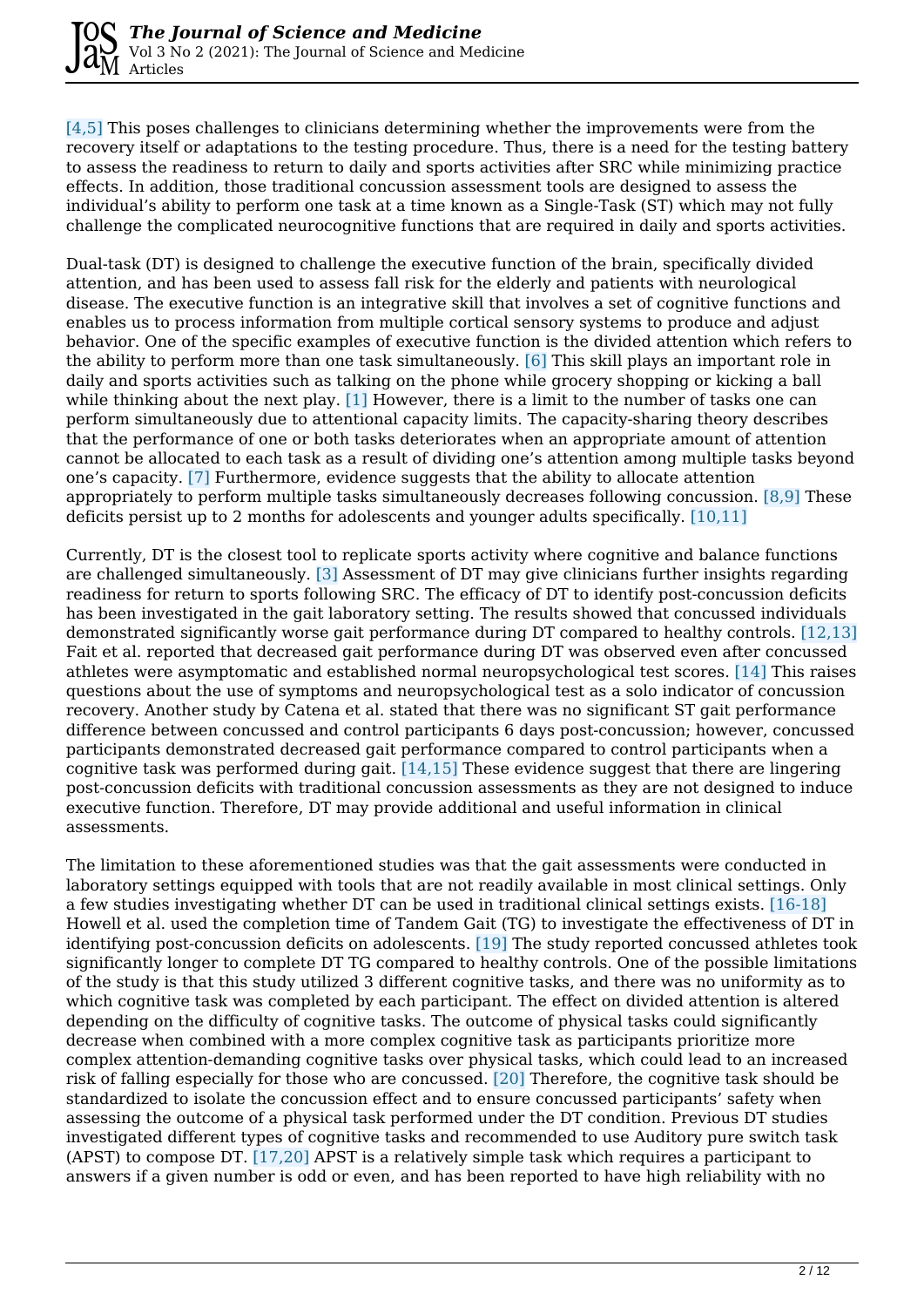practice effect when used under DT conditions. [21]

Based on the current evidence, it is likely that some portion of concussed athletes return to play guided by the traditional concussion assessment outcomes while still showing post-concussion deficits under DT condition. Howell et al. compared DT's ability to detect post-concussion deficits to a matched control group prospectively at 72 hours, 1-week, 2-weeks, 1-month, and 2-months postconcussion. [10] The control group in the study was matched with concussed group by age, sex, height, mass, and sport. They found that concussed athletes displayed post-concussion deficits under DT condition even at 2-months post-concussion; however, the timeline relative to RTP is unclear in this study. Therefore, the purpose of this study is: 1) to compare the outcomes of a clinically feasible DT between concussed athletes and their matched healthy counterparts, and 2) to compare ST and DT outcomes between groups prospectively at 7-10 days post-concussion (subacute) and after RTP. It is hypothesized that performance during DT among concussed athletes is significantly lower than their matched healthy counterparts, and DT deficits in the concussed group are present after the completion of the RTP protocol.

### **Materials and Methods**

This study utilized a 2 x 2 (between and within subjects) mixed design. Two groups (concussed and control groups) completed two separate testing sessions during which both ST and DT were performed. The first data collection was 7-10 days post-concussion (subacute) and the second was after the completion of the return to play (RTP) protocol. Data collection occurred in quiet indoor facilities with minimal distractions at either local high schools' athletic training rooms or university laboratories. A single researcher administered 2 trials of ST, followed by DT for each participant.

Nine concussed athletes and nine healthy athlete participants (concussed participants: male  $n = 5$ ) and female  $n = 4$ , healthy participants: male  $n = 5$  and female  $n = 4$ ) who met the inclusion criteria agreed to participate in this study. Concussed participants, diagnosed with a concussion by a sports medicine physician, and control participants were recruited from local high schools and a university between August 2019 through February 2020. The inclusion criteria for the concussed group were: ages between 12 and 49 years old, being diagnosed with a concussion, and being able to walk a 6-meter distance. Healthy control participants were matched individually to concussed participants based on age, sex, height, and shoe size, with secondary criteria of weight and sport. The exclusion criteria were: a history of lower extremity injuries, active neurological disorder, history of cognitive deficiency, existing psychiatric condition, and other conditions which may affect the result of this study. Individuals who were over 18 years old and wished to participate in the study were given informed consent forms, and individuals who were younger than 18 years old were given assent forms after their parents or legal guardians were given informed consent forms. The written informed consent and assent forms, approved by the university's human studies program internal review board, were signed by participants and/or parents or legal guardians prior to the data collection.

At the beginning of the data collection, all participants completed a Graded Symptom Checklist (GSC) where participants rated 22 concussion symptoms on a scale from 0 to 6, with 0 indicating that the participant is not experiencing the listed symptom, and 6 indicating the highest severity for that symptom. To ensure the safe participation of concussed participants, changes in symptoms were monitored. After a brief explanation of the procedure, participants were asked to perform TG (physical task) and APST (cognitive task) separately as STs, followed by a DT (TG + APST). Participants performed each task twice. During TG, participants performed a heel-to-toe gait on a 3-meter line of athletic tape, made 180 degrees turn at the end of the line, and returned to the starting point of the line. The time (seconds) taken to complete the task was used as an outcome using a stopwatch of mobile devices. Participants were instructed to complete TG as quickly as possible. The separation of heel and toe and/or stepping off the tape was considered a failed trial, and participants performed another trial until 2 successful trials were completed. An average of 2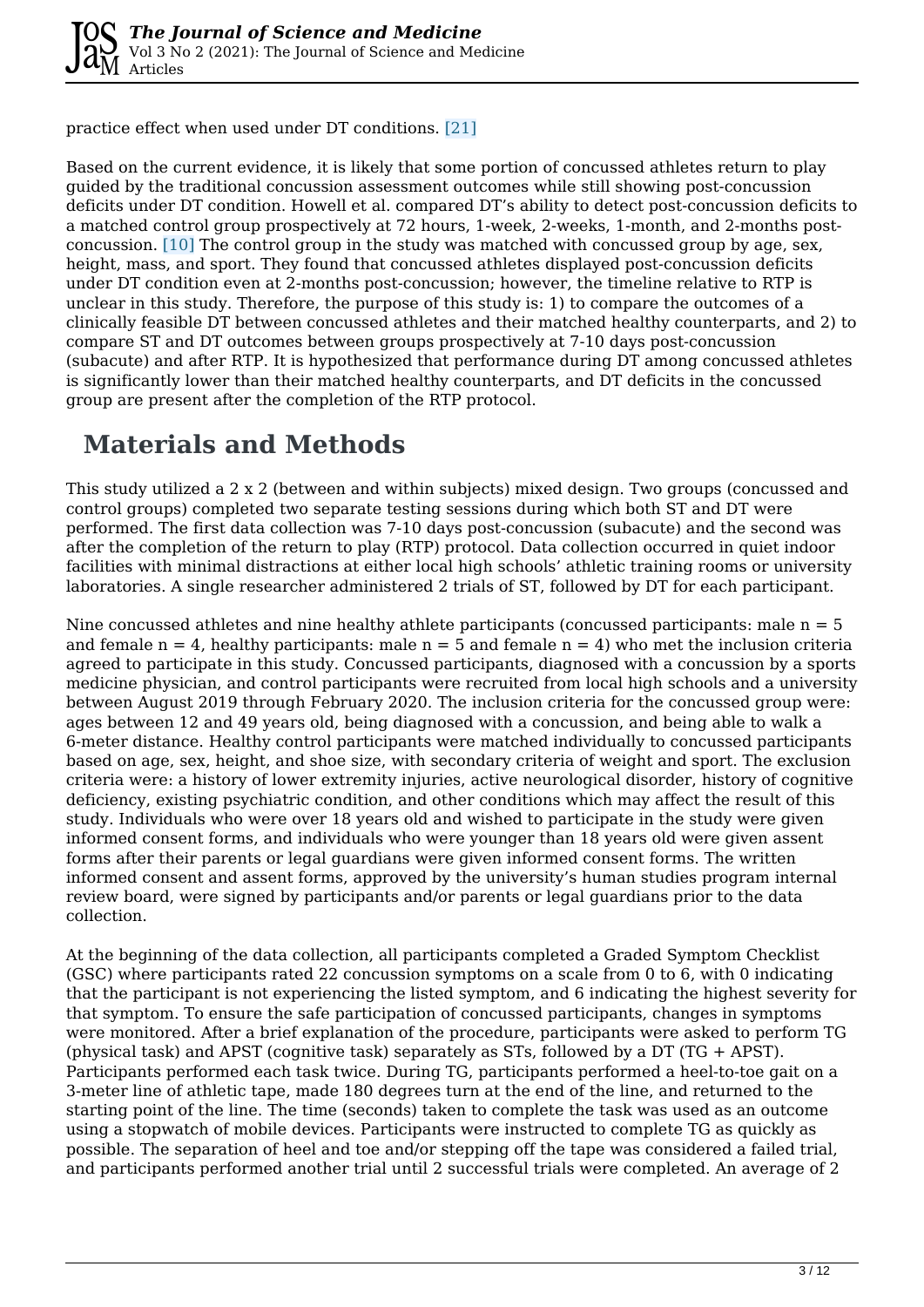

successful trials was used for analyses. During APST, participants were instructed to answer whether a given number was odd or even. A number, from four odd numbers (1, 3, 5, and 7) and four even numbers (2, 4, 6, and 8), was called out in a nonconsecutive and random order by a researcher immediately after the participant's response. The outcome for APST was not analyzed in this study. During DT, no instruction was provided to prioritize either motor or cognitive tasks to elicit participants' natural responses. At the end of data collection, participants filled out the GSC again to compare symptoms prior to the data collection.

All data were analyzed using Statistical Package for Social Science (SPSS) Version 25.0 (IBM®, Chicago, IL) with an alpha level of *p* < 0.05. Independent sample t-tests were conducted to analyze the differences in demographic characteristics and the time intervals in the two data collections between groups. Paired sample t-tests were utilized to analyze the changes in GSC before and after the data collection at subacute and after RTP timelines. Mixed-method ANOVA (time-by-group) was conducted separately for DT and ST outcomes to assess the group difference and change over time. Post hoc paired samples t-test were conducted following the mixed-method ANOVA if significance was indicated.

## **Results**

There were 18 total participants who completed the study: 9 athletes with a concussion (age: 17.22  $\pm$  3.27 years, height: 175.12  $\pm$  15.77 cm, mass: 72.22  $\pm$  22.43 kg, shoe size: 27.33  $\pm$  2.90 cm) and 9 control participants (age:  $17.22 \pm 3.27$  years, height:  $174.32 \pm 14.26$  cm, mass:  $68.17 \pm 14.10$  kg, shoe size:  $26.83 \pm 1.79$  cm). Demographic characteristics for all participants by the group are presented in Table 1. The concussion group completed the first data collection at a mean of 8.00  $\pm$ 1.00 days (range: 7-10) and the second data collection at  $27.44 \pm 10.94$  days (range: 13 - 47) postconcussion (Table 2). The interval between initial and second data collection dates for the concussed group was  $19.44 \pm 10.90$  days (range:  $5 - 40$ ). The interval for the control group was  $16.44 \pm 12.70$  days (range: 6 - 39), and there was no statistical difference in intervals between the two groups  $(p = 0.60)$ .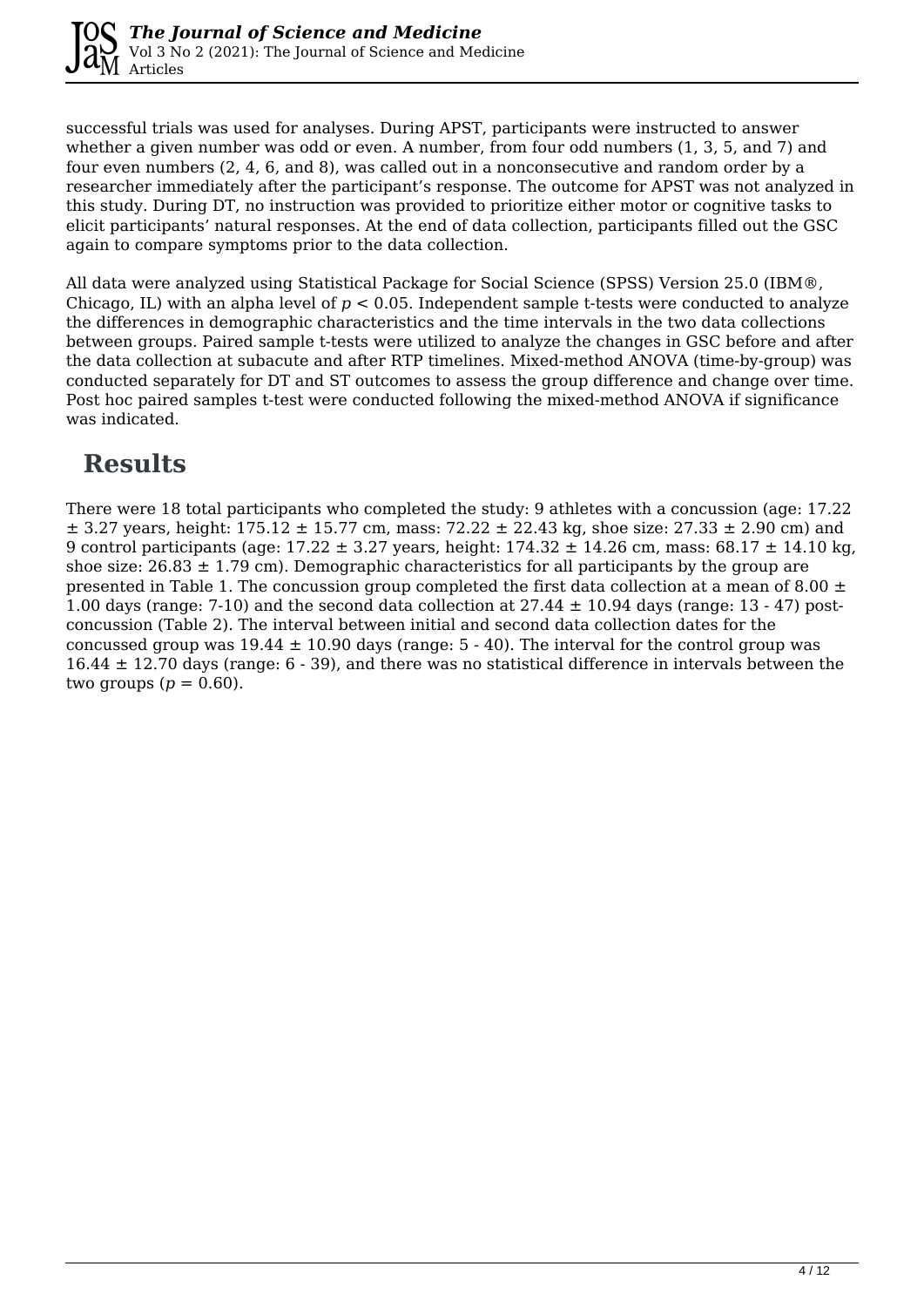### **Table 1**

| Demographic data for concussion and control group. |  |  |  |
|----------------------------------------------------|--|--|--|
|                                                    |  |  |  |

|                | Concussion         | Control            | <i>p</i> -value |  |
|----------------|--------------------|--------------------|-----------------|--|
|                | $(Mean \pm SD)$    | $(Mean \pm SD)$    |                 |  |
| Male $(n)$     | 5                  | 5                  |                 |  |
| Female (n)     | 4                  | 4                  |                 |  |
| Age(y)         | $17.22 \pm 3.27$   | $17.22 \pm 3.27$   | 1.000           |  |
| Height (cm)    | $174.32 \pm 14.26$ | $175.12 \pm 15.77$ | 0.912           |  |
| Body Mass (kg) | $68.17 \pm 14.10$  | $72.22 \pm 22.43$  | 0.652           |  |
| Sport $(n)$    | Volleyball: 4      | Volleyball: 3      | 0.666           |  |
|                | Football: 2        | Football: 3        |                 |  |
|                | Basketball: 1      | Basketball: 1      |                 |  |
|                | Swimming: 1        | Swimming: 1        |                 |  |
|                | Soccer: 1          | Waterpolo: 1       |                 |  |

**Figure 1.** 

### **Table 2**

Timing of data collection relative to concussion incidence.

|                              | Concussion<br>Control |                   | <i>p</i> -value |
|------------------------------|-----------------------|-------------------|-----------------|
| Time since (days)            | $(Mean \pm SD)$       | $(Mean \pm SD)$   |                 |
| Onset to 1st data collection | $8.00 \pm 1.00$       | N/A               |                 |
| Onset to 2nd data collection | $27.44 \pm 10.94$     | N/A               |                 |
| 1st to 2nd data collection   | $19.44 \pm 10.90$     | $16.44 \pm 12.70$ | 0.6             |

#### **Figure 2.**

Total GSC score and mean number of symptoms before and after the data collection at subacute and after RTP are presented in Table 3. At subacute time point, total scores of the concussed group decreased slightly, although not significant, after the data collection (8.67  $\pm$  13.49) compared to before (9.22 $\pm$ 14.59), indicating the data collection did not exacerbate their symptoms ( $p = 0.33$ ). The number of symptoms reported by the concussed group was  $4.33 \pm 5.57$  before the data collection and  $4.44 \pm 5.50$  after ( $p = 0.73$ ). Total scores reported by the control group before and after the data collection were  $4.78 \pm 8.69$  and  $1.22 \pm 3.31(p = 0.10)$ , respectively. The number of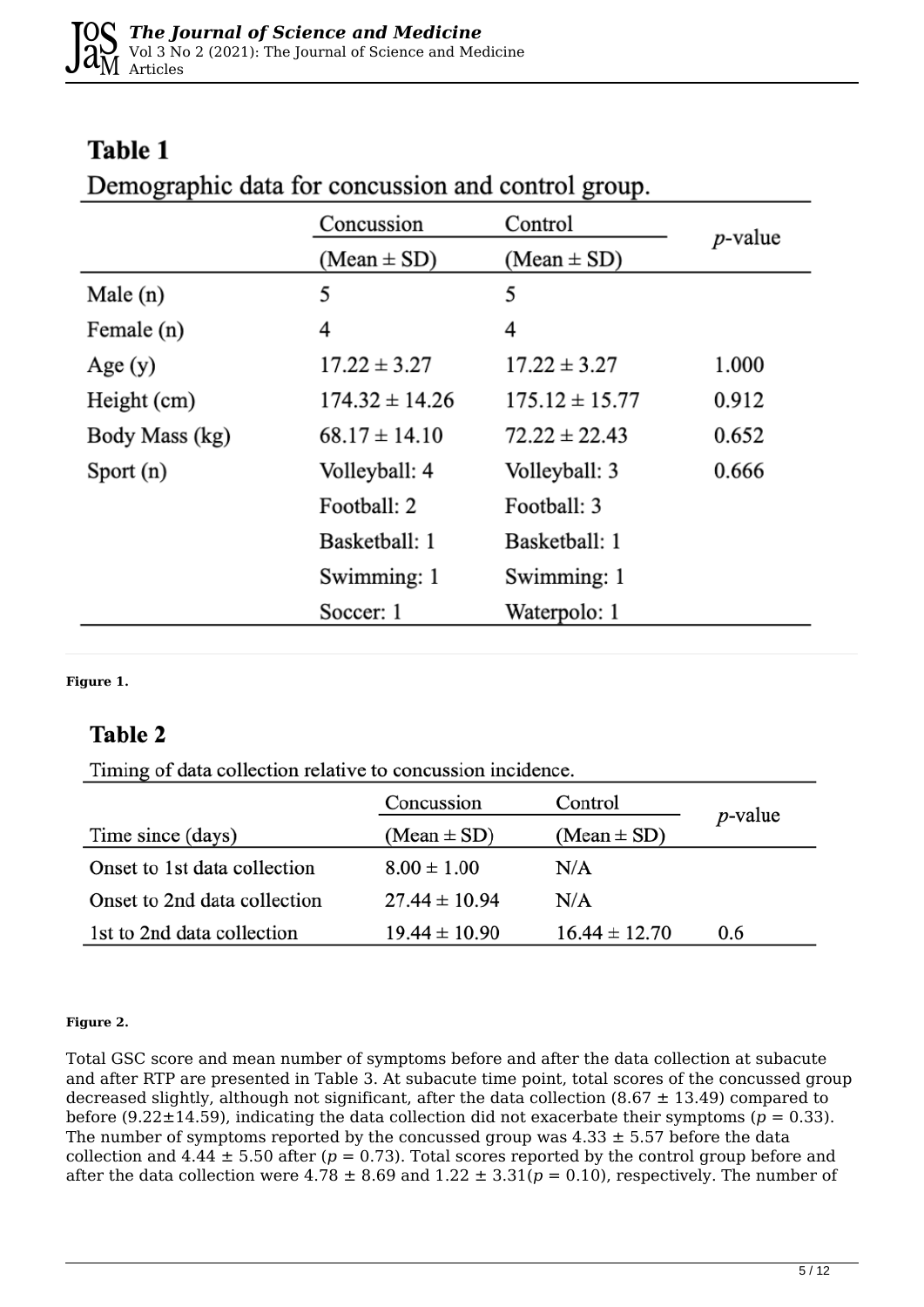symptoms reported by the control group before and after the data collection were  $2.67 \pm 3.84$  and  $0.67 \pm 1.66$ , respectively, and this decrease was statistically significant ( $p = 0.03$ ). During the data collection after RTP, no changes in total scores between before and after the data collection for both groups were indicated (concussed group before the data collection:  $1.44 \pm 2.13$ , after the data collection:  $1.22 \pm 2.05$ ,  $p = 0.35$ , control group before the data collection:  $1.00 \pm 1.32$ , after the data collection:  $0.78 \pm 1.56$ ,  $p = 0.62$ ). The number of symptoms reported by the concussed group decreased slightly after data collection (1.00  $\pm$  1.50) than before (1.22  $\pm$  1.64), but it did not reach statistical significance ( $p = 0.35$ ). The control group reported  $0.56 \pm 0.73$  symptoms before the data collection and  $0.56 \pm 1.33$  symptoms after. ( $p = 1.00$ ).

#### Table 3

|            |                    | Subacute                     |                       |                        | After RTP             |  |  |
|------------|--------------------|------------------------------|-----------------------|------------------------|-----------------------|--|--|
|            |                    | Before data collection       | After data collection | Before data collection | After data collection |  |  |
| Group      | GSC                | $(Mean \pm SD)$              | $(Mean \pm SD)$       | $(Mean \pm SD)$        | $(Mean \pm SD)$       |  |  |
|            |                    |                              |                       |                        |                       |  |  |
| Concussion | <b>Total Score</b> | $9.22 \pm 14.59$             | $8.67 \pm 13.49$      | $1.44 \pm 2.31$        | $1.22 \pm 2.05$       |  |  |
|            | Number of Symptoms | $4.33 \pm 5.57$              | $4.44 \pm 5.50$       | $1.22 \pm 1.64$        | $1.00 \pm 1.50$       |  |  |
|            |                    |                              |                       |                        |                       |  |  |
| Control    | <b>Total Score</b> | $4.78 \pm 8.69$              | $1.22 \pm 3.31$       | $1.00 \pm 1.32$        | $0.78 \pm 1.56$       |  |  |
|            | Number of Symptoms | $2.67 \pm 3.84$ <sup>*</sup> | $0.67 \pm 1.66$       | $0.56 \pm 0.73$        | $0.56 \pm 1.33$       |  |  |

Abbreviations: GSC, Graded Symptom Checklist; RTP, Return to Play.

Concussed participants had a significant decreased in number of symptoms after data collection at subacute time point ( $p = 0.01$ ).

#### **Figure 3.**

The completion time of TG during ST and DT at subacute and after RTP are presented in table 4. The time-by-group analysis for ST TG revealed that there was no significant group effect  $(p = 0.11)$ , time effect ( $p = 0.15$ ), and time-by-group interaction effect ( $p = 0.51$ ). (Figure 1) The time-by-group analysis for DT TG indicated a significant group effect  $(p = 0.01)$  and time effect  $(p = 0.01)$ , but no significant time-by-group interaction effect  $(p = 0.44)$ . (Figure 2)

#### Table 4

ST and DT TG completion time measurement between concussion and control groups at subacute and after RTP time points.

|            |                   | Subacute              | After RTP                     |
|------------|-------------------|-----------------------|-------------------------------|
| Group      | Condition         | $(Mean \pm SD)$       | $(Mean \pm SD)$               |
|            | Single-Task (sec) | $24.34 \pm 6.36$      | $23.38 \pm 3.36$              |
| Concussion | Dual-Task (sec)   | $27.14 \pm 6.14^{\#}$ | $24.83 \pm 4.82^{\ast\#}$     |
| Control    | Single-Task (sec) | $22.41 \pm 4.34$      | $19.41 \pm 3.73$              |
|            | Dual-Task (sec)   | $22.73 \pm 3.72$      | $18.93 \pm 2.31$ <sup>*</sup> |

Abbreviations: ST, Single-Task; DT, Dual-Task; TG, Tandem Gait, sec, seconds; RTP, Return to Play.

Concussed participants walked significantly slower than the control participants after RTP time point ( $p = 0.002$ ).

<sup>#</sup>Concussed participants walked significantly faster after RTP time point compared to the subacute time point. ( $p = 0.03$ ).

#### **Figure 4.**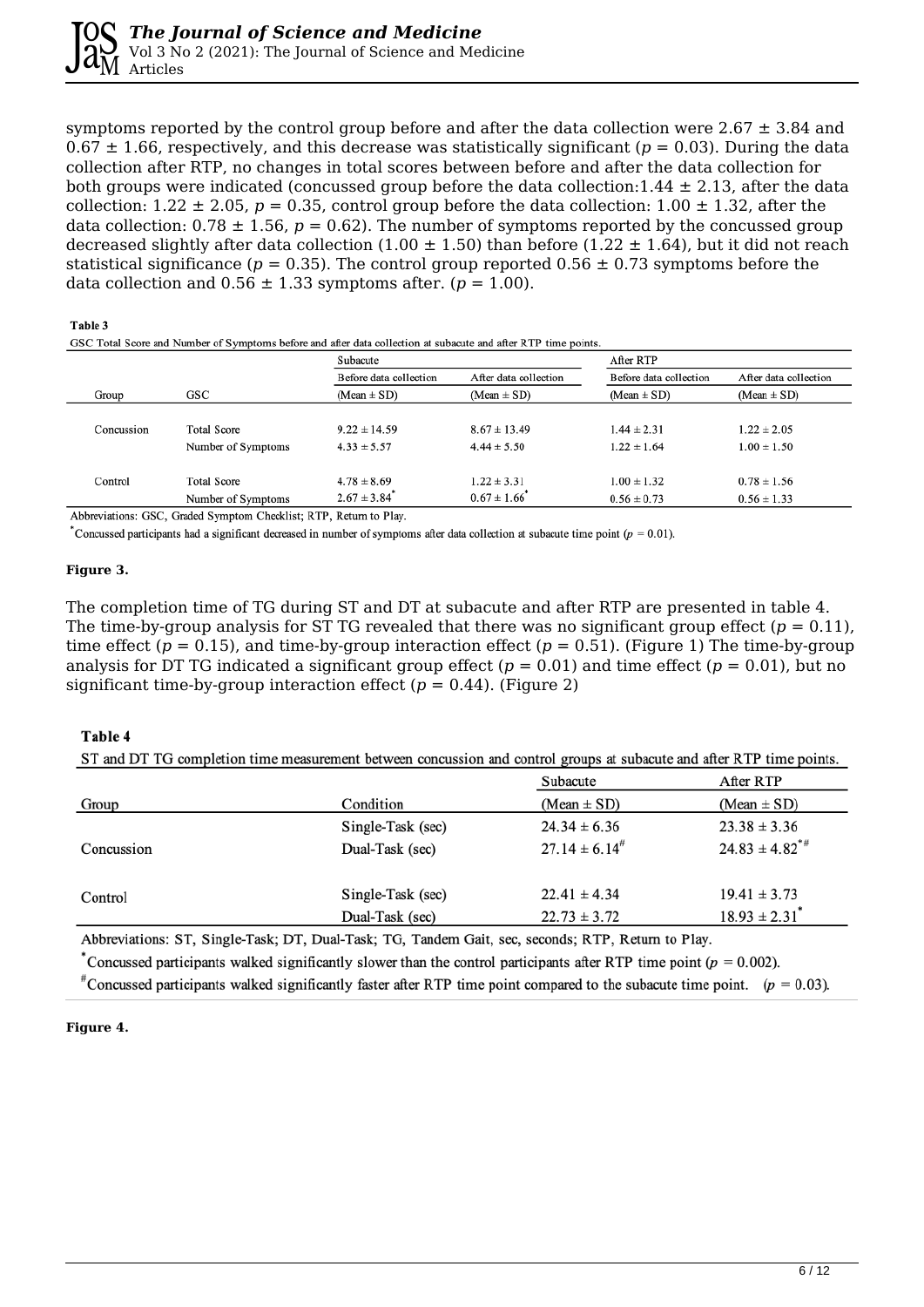

Fig. 1. Comparison of TG completion time during ST between concussed and control participants at subacute and after RTP time points. Abbreviations: TG, Tandem Gait, ST, Single-Task, RTP, Return to Play.

**Figure 5.**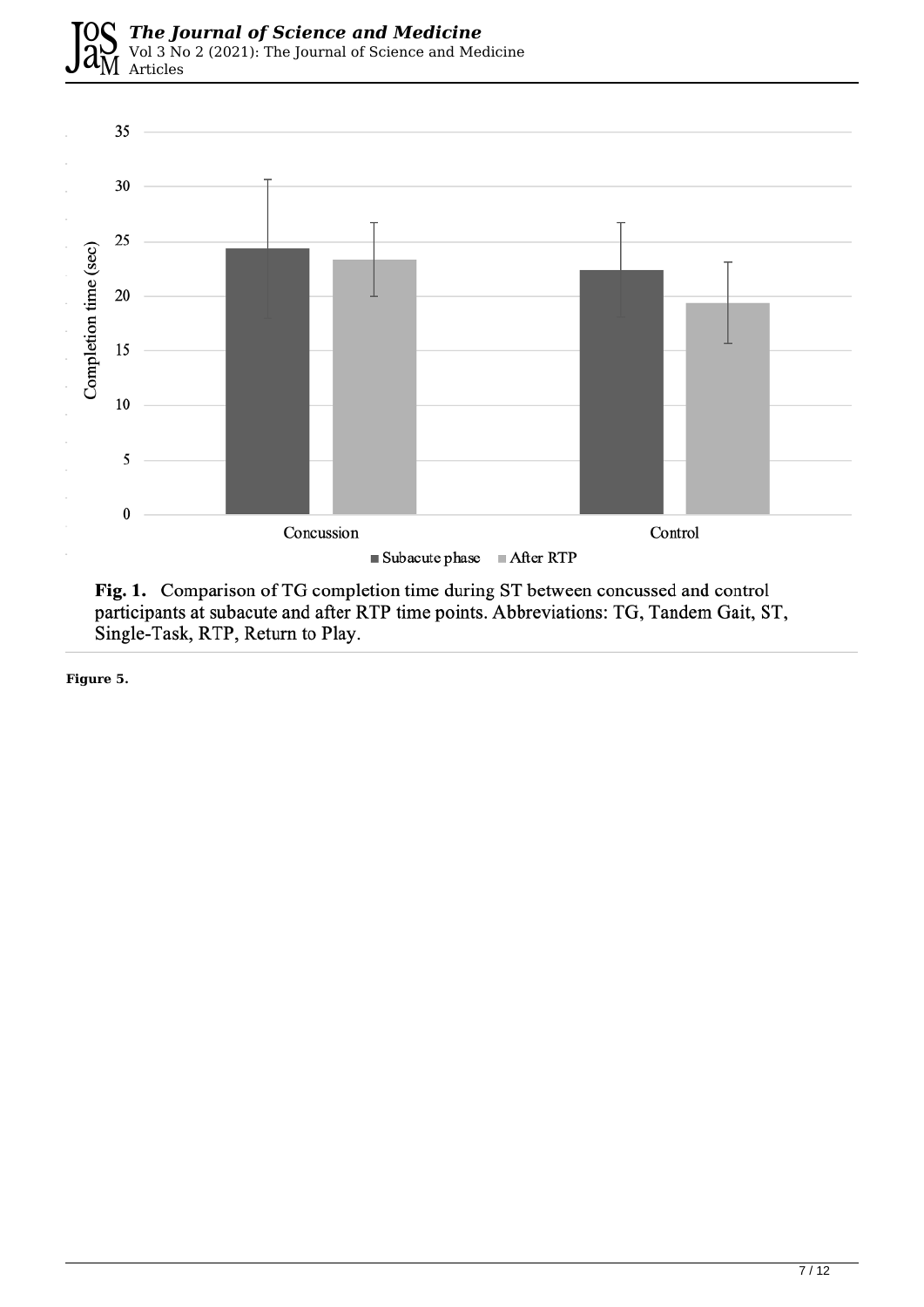

Fig. 2. Comparison of TG completion time during DT between concussed and control participants at subacute and after RTP timepoints. Abbreviations: TG, Tandem Gait, DT, Dual-Task, RTP, Return to Play. \*Concussed participants walked significantly slower than the control participants after RTP time point ( $p = 0.002$ ). #Concussed participants walked significantly faster after RTP time point compared to the subacute time point  $(p = 0.03)$ .

#### **Figure 6.**

The main group effect for DT TG indicated that the concussed participants walked 5.03 seconds slower than the control group (95% confidence interval of 0.97 to 9.09 seconds, *p* = 0.02). Post hoc paired samples t-test showed that DT outcome was statistically significant between concussed and control participants after RTP time point  $(p = 0.002)$ , but not at a subacute time point  $(p = 0.062)$ . At the subacute phase, the concussed group took 4.4 seconds longer to complete DT TG than the control group, which did not reach the statistical significance (95% confidence interval of -0.28 to 9.10 seconds, *p* = 0.062). After RTP, the concussed group took 5.9 seconds longer to complete DT TG, compared to the control group (95% confidence interval of 2.78 to 9.00 seconds, *p* = 0.002).

The main time effect for DT TG indicated that the completion time after RTP time point was 2.8 seconds faster compared to the subacute time point (95% confidence interval of 0.33 to 5.26 seconds,  $p = 0.03$ ), suggesting the possible practice effect. Post hoc paired samples t-test showed that the concussed group walked 3.80 seconds faster after RTP time point than subacute time point (95% confidence interval of 0.60 to 7.00 seconds,  $p = 0.03$ ), while the control group walked 2.32 seconds faster after RTP time points compared to the subacute time point, which was not statistically significant (95% confidence interval of -1.60 to 6.22 seconds, *p* = 0.21). There were no practice effects associated with ST TG for both concussed (95% confidence interval of - 4.27 to 3.03 seconds,  $p = 0.70$ ) and control groups (95% confidence interval of  $-1.11$  to 7.21 seconds,  $p = 0.13$ ).

### **Discussion**

This is the first study to report the lasting post-concussion deficits detected by a clinically feasible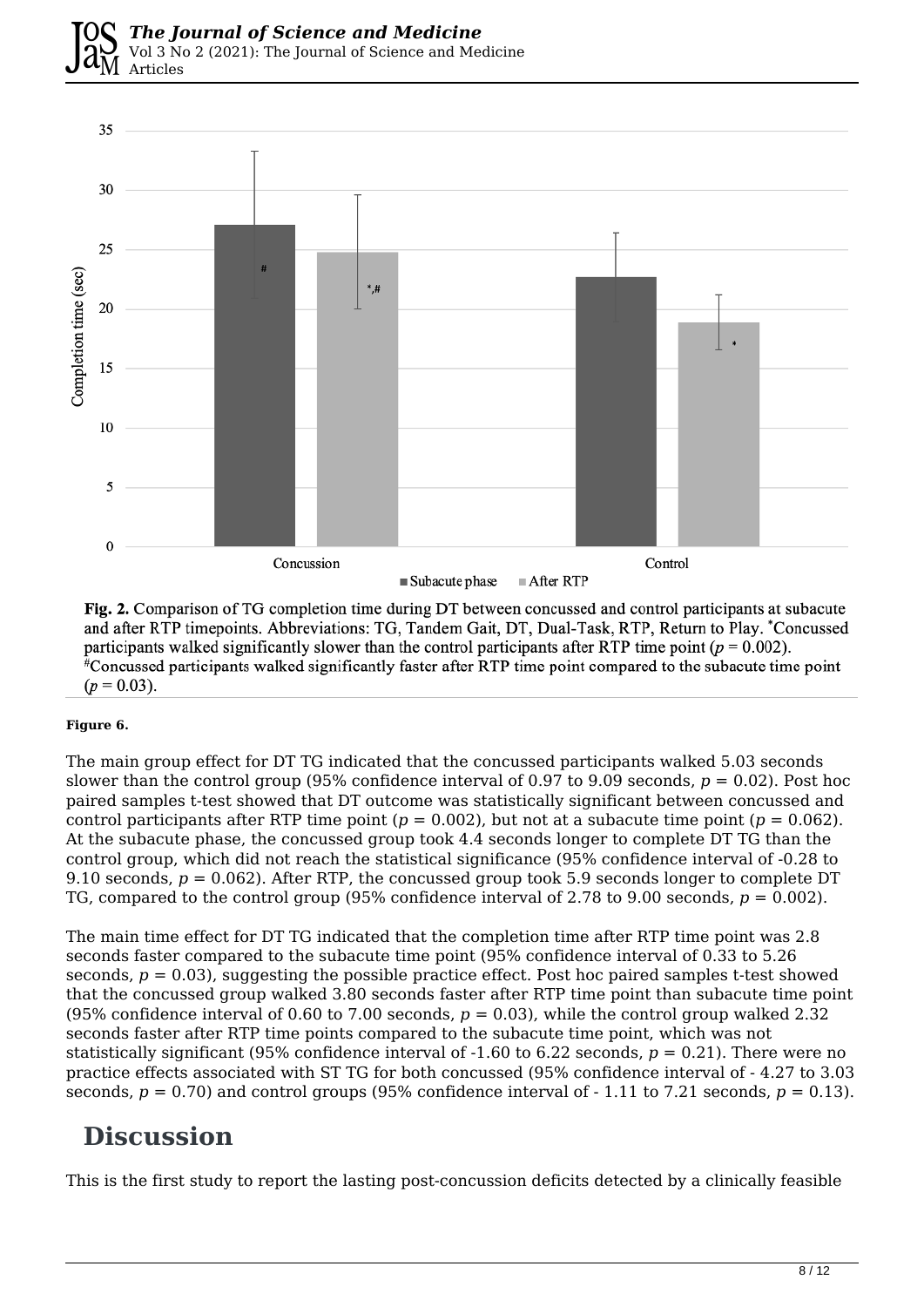DT after the completion of the Return to Play (RTP) protocol. Our concussed participants continued to have longer DT completion time (24.8  $\pm$  4.8 seconds) compared to control participants (18.9  $\pm$ 2.3 seconds) after RTP (*p* = 0.01). In contrast, ST gait deficits resolved more quickly and showed no significant difference between groups after RTP (concussed:  $23.38 \pm 3.36$  seconds, control: 19.41  $\pm$ 3.73 seconds,  $p = 0.11$ ). Our results support the previous study reporting that concussed children and adolescents had longer TG completion time than healthy control at 2 months post-concussion when assessed using DT. [18] While TG and APST are relatively simple tasks, combining these tasks challenged the executive function and revealed lasting post-concussion deficits. Although the sample size was relatively small  $(n = 18)$ , the mean difference of 5.9 seconds between groups during DT indicated a large effect size  $(d = 1.56)$ . The results of this study suggest that the clinically feasible DT is able to identify post-concussion impairments that are not detected by a battery of traditional ST concussion assessments, and provides a unique measure associated with executive function to assess the readiness for return to daily and sports activities.

Appropriate task selection is necessary when composing DT for a concussion assessment. Task difficulty and familiarity play a critical role in multitasking as individuals have attentional capacity limits. McCulloch et al. compared walking with various cognitive tasks on patients with acquired brain injury and healthy young adults. [21] The cognitive tasks used were the following in an order of ease: repeating the alphabet, recalling the alphabet that was given earlier, reciting the alternate letters of the alphabet (i.e. A, C, E, G). Stop walking while repeating the alphabet and walking while repeating the alphabet were too easy to differentiate the two groups. On the other hand, walking while reciting alternate letters of the alphabet exceeded attentional capacity limits even for healthy individuals and showed no significant difference between groups. Walking and recalling the alphabet task was easy enough for most participants to complete while challenging enough to differentiate patients with acquired brain injury from healthy young adults. In the current study, healthy participants were able to perform APST with TG efficiently while it was challenging enough for concussed participants resulting in taking a significantly longer time to complete the task. These findings suggest that APST is an appropriate cognitive task to be paired with TG to elicit observable differences between concussed and healthy control groups.

Only the concussed group in our study improved their DT TG performance at the second data collection. Since the control group did not show significant improvements during the second data collection, this improvement in the concussed group was most likely an indicator of concussion recovery. According to our results, there were no practice effects for the control group when DT TG was performed with an interval of  $16.44 \pm 12.70$  days (range:  $6 - 39$  days). The interval between initial and second data collection dates for the concussed group was  $19.44 \pm 10.90$  days (range: 5 -40 days), and there was no statistical difference in intervals between the two groups ( $p = 0.60$ ). However, the practice effects with more than 2 trials and/or with shorter intervals are currently unknown. As a gradual RTP protocol requires athletic trainers to perform multiple follow-up assessments, it is important to take into consideration that potential improvements in performance could be due to both recoveries from injury and practice effects. Previous studies noted that TG test itself had high test-retest reliability, [22] that was higher than other postural control assessments such as BESS. [23] Manaseer et al. reported acceptable reliability with DT TG; however, it also suggested that repeated task administrations were associated with learning effects. [24] For the clinical application of DT, it is suggested for clinicians to initially monitor the recovery of ST then administer DT after the ST deficits are resolved to avoid repetitiveness and to effectively check the readiness for return to sports.

Preexisting conditions such as psychological distress, [25] ADHD, [26] and headaches [27] are known to negatively influence neurocognitive performance; therefore, the baseline testing is recommended to address individual differences in the DT performance level. [28] However, implementing the baseline testing of all concussion assessments for all athletes would place a tremendous amount of burden for both athletes and athletic trainers especially in secondary school settings. Schmidt et al. suggested that normative data could be used for postural control, neurocognitive test, and symptom assessment instead of baseline. [29] As to the authors'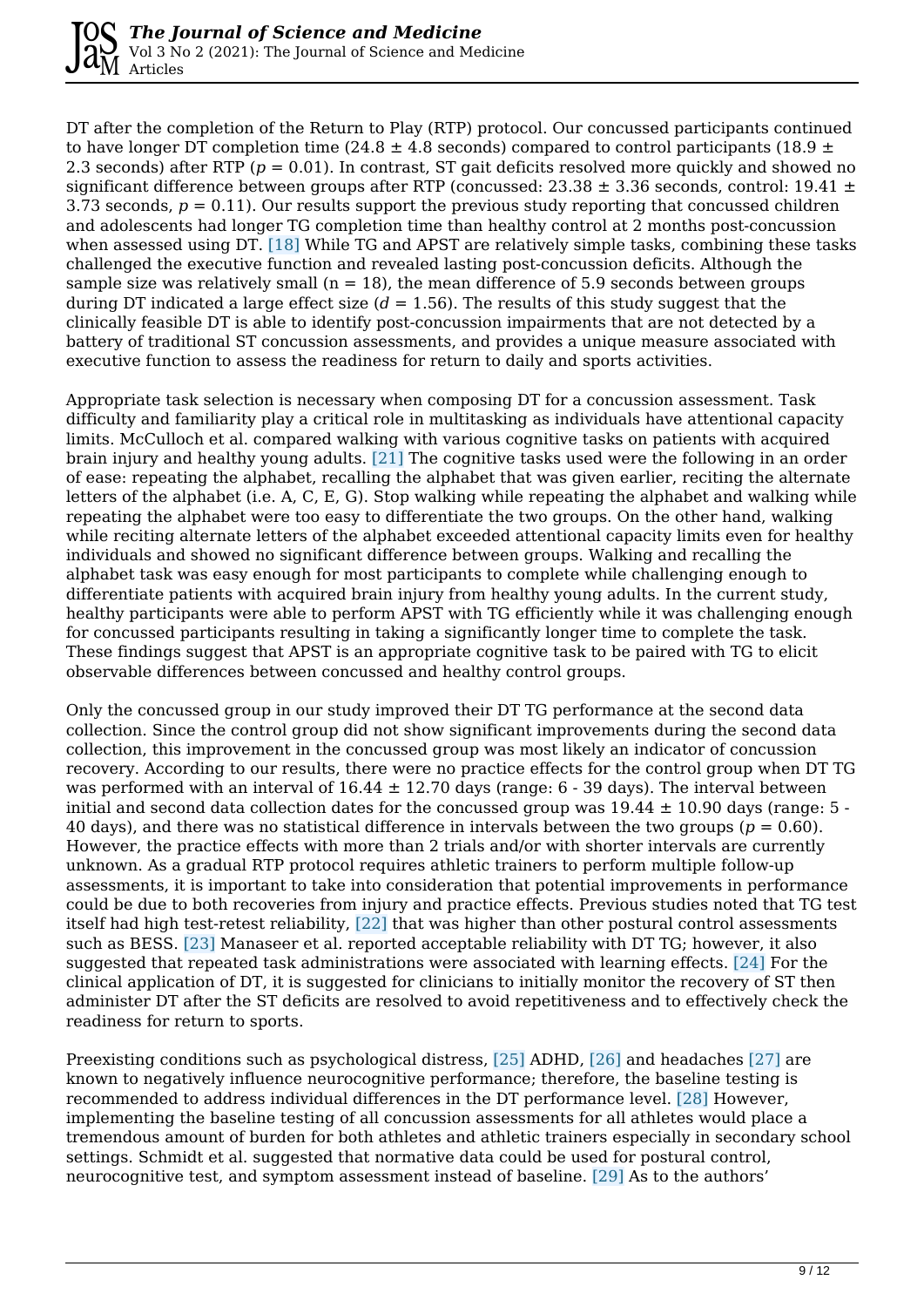

knowledge, however, there is no normative data available for DT and the baseline testing is recommended until the normative data is established.

Although there is room for further research to find appropriately leveled physical and cognitive tasks for different age groups, DT TG is a safe and clinically applicable tool to detect additional and unique post-concussion deficits. Dumphy et al. compared the reaction time and DT ability between concussed and healthy participants in a simulated driving environment. Data collection took place at 2 weeks to 3 months post-concussion, and all participants were cleared to participate using SCAT3; however, 14% of concussed participants complained of symptoms such as nausea and dizziness during the protocol and had to drop out of the study. [30] In the current study, all participants were able to complete the entire procedure safely without provoking the symptoms indicated by no changes in both the number and the total scores of symptoms in concussed participants after the data collection. In addition, TG and APST are both easily replicable in clinical settings without having to purchase additional equipment. The results support that the combination of TG and APST is a safe and effective tool to assess DT ability.

Limitations to our study include the lack of baseline testing, unstandardized testing timeline after RTP, and differences in the amount of distractions, albeit minimal, during the testing sessions. Although all concussed participants completed the RTP protocol by the time of the second data collection, our study did not control for the time interval between the actual date of RTP protocol completion and the second data collection due to scheduling difficulties. While the matched control group served to provide the "normal" outcome, the use of baseline would accommodate the individual differences and be recommended for clinical practice. In addition, the use of multiple testing sites might have resulted in an inconsistent amount of distraction imposed by noise and room size. Furthermore, our study only examined high school and college individuals (college n = 6, high school  $n = 12$ ), and our result may not be applicable to other populations. Future study with a larger sample size is warranted to make this clinically feasible DT test widely applicable and to identify the possible confounding factors such as age, sex, and concussion history.

# **Conclusions**

We examined the efficacy of a clinically feasible DT using physical and cognitive tasks that do not require expensive biomechanical laboratory equipment, with the aim of developing a concussion assessment tool suitable for evaluating more complex functions similar to daily activities and sports participation. Our findings indicate that the outcome of DT using TG and APST provides observable differences in performance level between individuals with a concussion and healthy counterparts at both subacute and after return to play. Furthermore, this group difference is not detected by ST TG indicating that the DT outcome provides unique and additional information likely associated with executive function. Clinically feasible DT using TG and APST should be considered as an adjunct concussion assessment tool to supplement the current concussion assessment.

#### **AUTHOR DISCLOSURE STATEMENT**

The authors declare that they have no known competing financial interests or personal relationships that could have appeared to influence the work reported in this paper.

## **References**

- 1. Giza Christopher C., Hovda David A.. The New Neurometabolic Cascade of Concussion. *Neurosurgery.* 2014; 7[5DOI](https://doi.org/10.1227/neu.0000000000000505)
- 2. McCrory Paul, Meeuwisse Willem, Dvorak Jiří, Aubry Mark, Bailes Julian, Broglio Steven, Cantu Robert C, Cassidy David, Echemendia Ruben J, Castellani Rudy J, Davis Gavin A, Ellenbogen Richard, Emery Carolyn, Engebretsen Lars, Feddermann-Demont Nina, Giza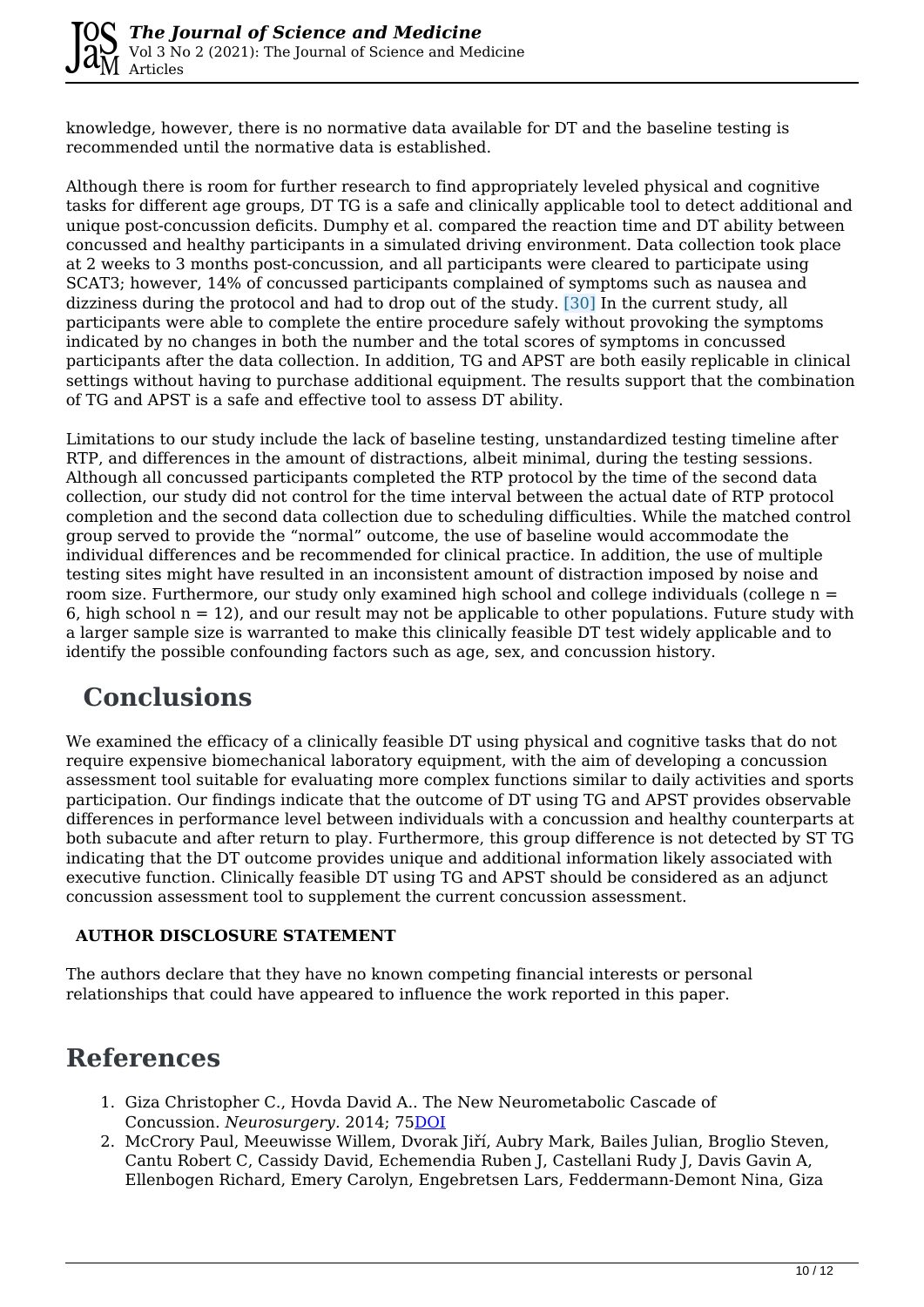Christopher C, Guskiewicz Kevin M, Herring Stanley, Iverson Grant L, Johnston Karen M, Kissick James, Kutcher Jeffrey, Leddy John J, Maddocks David, Makdissi Michael, Manley Geoff T, McCrea Michael, Meehan William P, Nagahiro Sinji, Patricios Jon, Putukian Margot, Schneider Kathryn J, Sills Allen, Tator Charles H, Turner Michael, Vos Pieter E. Consensus statement on concussion in sport—the 5thinternational conference on concussion in sport held in Berlin, October 2016. *British Journal of Sports Medicine.* 2017. [DOI](https://doi.org/10.1136/bjsports-2017-097699)

- 3. Broglio Steven P., Macciocchi Stephen N., Ferrara Michael S.. SENSITIVITY OF THE CONCUSSION ASSESSMENT BATTERY. *Neurosurgery.* 2007; 60(6[\)DOI](https://doi.org/10.1227/01.neu.0000255479.90999.c0)
- 4. Heilbronner Robert L., Sweet Jerry J., Attix Deborah K., Krull Kevin R., Henry George K., Hart Robert P.. Official position of the american academy of clinical neuropsychology on serial neuropsychological assessments: the utility and challenges of repeat test administrations in clinical and forensic contexts. *The Clinical Neuropsychologist.* 2010; 24(8)[DOI](https://doi.org/10.1080/13854046.2010.526785)
- 5. Graham R, Rivara FP, Ford MA, Spicer CM. Sports-related concussions in youth : improving the science, changing the culture.. *The National Academies Press.* 2014.
- 6. McCulloch Karen. Attention and Dual-Task Conditions: Physical Therapy Implications for Individuals With Acquired Brain Injury. *Journal of Neurologic Physical Therapy.* 2007; 31(3)[DOI](https://doi.org/10.1097/npt.0b013e31814a6493)
- 7. Halterman Charlene I., Langan Jeanne, Drew Anthony, Rodriguez Erika, Osternig Louis R., Chou Li-Shan, Donkelaar Paul van. Tracking the recovery of visuospatial attention deficits in mild traumatic brain injury. Brain. 2005; 129(3[\)DOI](https://doi.org/10.1093/brain/awh705)
- 8. HOWELL DAVID, OSTERNIG LOUIS, VAN DONKELAAR PAUL, MAYR ULRICH, CHOU LI-SHAN. Effects of Concussion on Attention and Executive Function in Adolescents. *Medicine & Science in Sports & Exercise.* 2013; 45(6[\)DOI](https://doi.org/10.1249/mss.0b013e3182814595)
- 9. Parker T. M, Osternig L. R, van Donkelaar P., Chou L.-S.. Recovery of cognitive and dynamic motor function following concussion. *British Journal of Sports Medicine.* 2007; 41(12)[DOI](https://doi.org/10.1136/bjsm.2006.033761)
- 10. Catena Robert D., van Donkelaar Paul, Chou Li-Shan. Altered balance control following concussion is better detected with an attention test during gait. *Gait & Posture.* 2007; 25(3)[DOI](https://doi.org/10.1016/j.gaitpost.2006.05.006)
- 11. Parker Tonya M., Osternig Louis R., Lee Heng-Ju, Donkelaar Paul van, Chou Li-Shan. The effect of divided attention on gait stability following concussion. *Clinical Biomechanics.* 2005; 20(4)[DOI](https://doi.org/10.1016/j.clinbiomech.2004.12.004)
- 12. Fait P., McFadyen B. J., Swaine B., Cantin J. F.. Alterations to locomotor navigation in a complex environment at 7 and 30 days following a concussion in an elite athlete. *Brain Injury.* 2009; 23(4[\)DOI](https://doi.org/10.1080/02699050902788485)
- 13. Catena Robert D, van Donkelaar Paul, Chou Li-Shan. Different gait tasks distinguish immediate vs. long-term effects of concussion on balance control. *Journal of NeuroEngineering and Rehabilitation.* 2009; 6(1)[DOI](https://doi.org/10.1186/1743-0003-6-25)
- 14. Tamura Kaori, Kocher Morgan, Finer Liana, Murata Nathan, Stickley Christopher. Reliability of clinically feasible dual-task tests: Expanded timed get up and go test as a motor task on young healthy individuals. *Gait & Posture.* 2018; 6[0DOI](https://doi.org/10.1016/j.gaitpost.2017.11.002)
- 15. Howell David R., Wilson Julie C., Brilliant Anna N., Gardner Andrew J., Iverson Grant L., Meehan William P.. Objective clinical tests of dual-task dynamic postural control in youth athletes with concussion. *Journal of Science and Medicine in Sport.* 2019; 22(5[\)DOI](https://doi.org/10.1016/j.jsams.2018.11.014)
- 16. Wingerson Mathew J., Seehusen Corrine N., Walker Gregory, Wilson Julie C., Howell David R.. Clinical feasibility and utility of a dual-task tandem gait protocol for pediatric concussion management. *Journal of Athletic Training.* 2020. [DOI](https://doi.org/10.4085/323-20)
- 17. Teel Elizabeth F., Register-Mihalik Johna K., Troy Blackburn J., Guskiewicz Kevin M.. Balance and cognitive performance during a dual-task: Preliminary implications for use in concussion assessment. *Journal of Science and Medicine in Sport.* 2013; 16(3[\)DOI](https://doi.org/10.1016/j.jsams.2012.09.007)
- 18. OKUMURA MICHELLE S., COOPER STEPHANIE L., FERRARA MICHAEL S., TOMPOROWSKI PHILLIP D.. Global Switch Cost as an Index for Concussion Assessment. *Medicine & Science in Sports & Exercise.* 2013; 45(6[\)DOI](https://doi.org/10.1249/mss.0b013e318281e1fb)
- 19. McCulloch K., Blakley K., Freeman L.. CLINICAL TESTS OF WALKING DUAL-TASK PERFORMANCE AFTER ACQUIRED BRAIN INJURY (ABI). *Journal of Neurologic Physical*